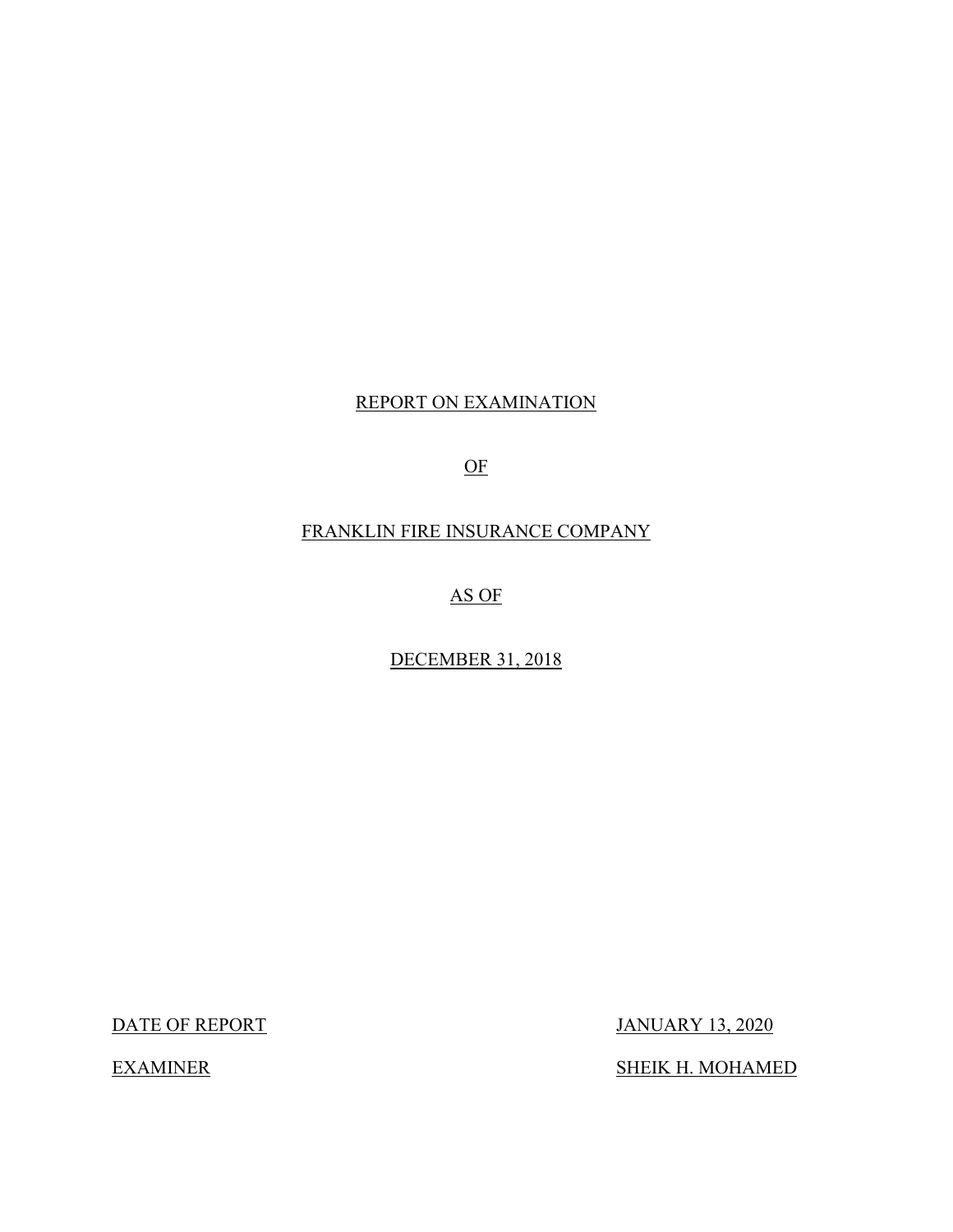# TABLE OF CONTENTS

| <b>ITEM</b> |                                             | PAGE NO.                 |
|-------------|---------------------------------------------|--------------------------|
| 1.          | Scope of examination                        | $\overline{2}$           |
| 2.          | Description of Company                      | 3                        |
|             | A. Corporate governance                     | 3                        |
|             | B. Territory and plan of operation          | $\overline{\mathcal{A}}$ |
|             | C. Reinsurance ceded                        | 5                        |
|             | D. Holding company system                   | 6                        |
|             | E. Significant ratios                       | 6                        |
| 3.          | <b>Financial statements</b>                 | 7                        |
|             | A. Balance sheet                            | 7                        |
|             | B. Statement of income                      | 8                        |
|             | C. Capital and surplus                      | 9                        |
| 4.          | Losses and loss adjustment expenses         | 9                        |
| 5.          | Compliance with prior report on examination | 10                       |
| 6.          | Summary of comments and recommendations     | 10                       |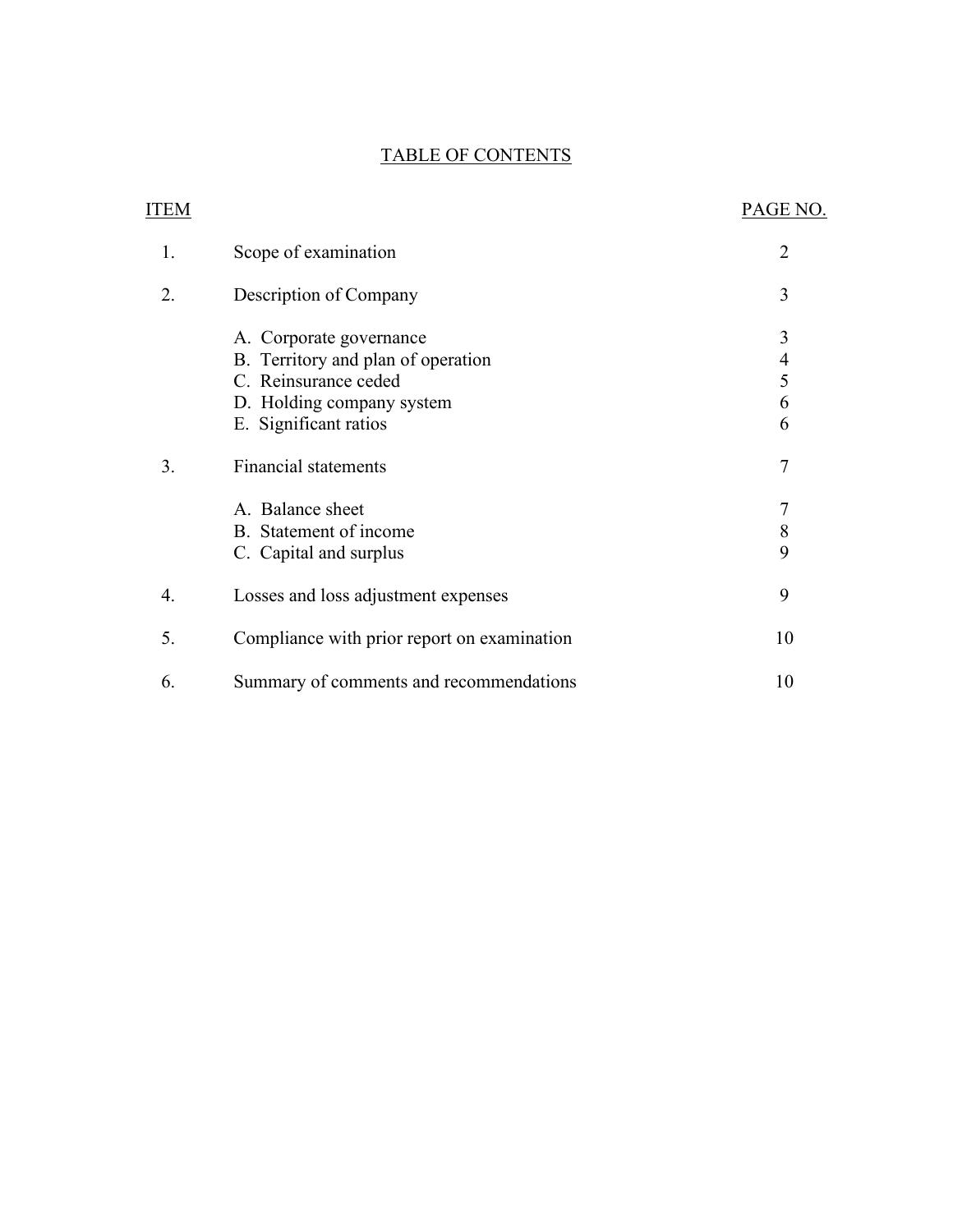

**KATHY HOCHUL ADRIENNE A. HARRIS** Governor **Acting Superintendent** 

October 1, 2021

Honorable Adrienne A. Harris Acting Superintendent New York State Department of Financial Services Albany, New York 12257

Madam:

 contained in Appointment Number 31968 dated July 16, 2019, attached hereto, I have made an examination Pursuant to the requirements of the New York Insurance Law, and in compliance with the instructions into the condition and affairs of Franklin Fire Insurance Company as of December 31, 2018, and submit the following report thereon.

Wherever the designation "the Company" appears herein without qualification, it should be understood to indicate Franklin Fire Insurance Company.

Wherever the term "Department" appears herein without qualification, it should be understood to mean the New York State Department of Financial Services.

The examination was conducted at the Department located at One Commerce Plaza, Albany, New York 12257.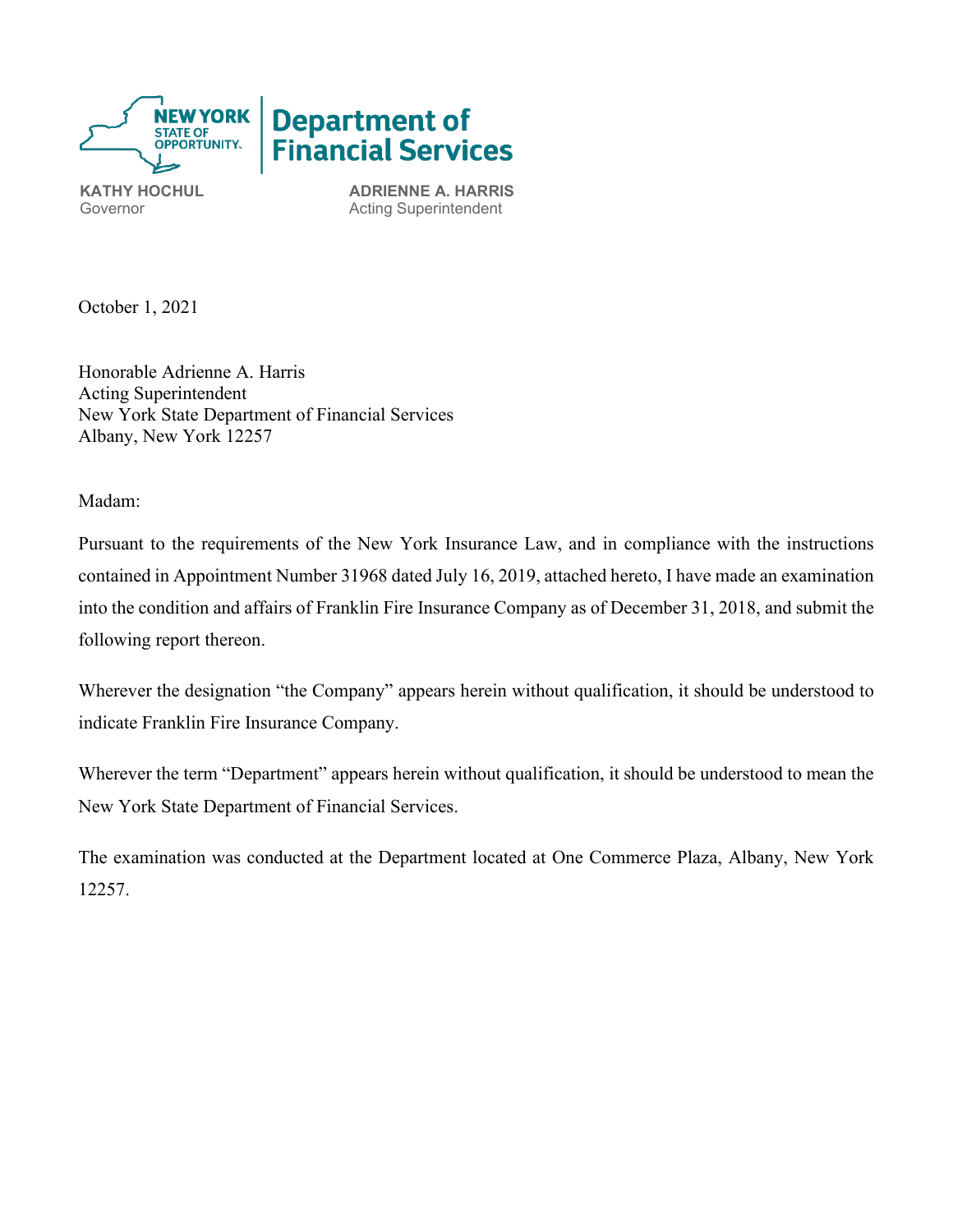#### **1. SCOPE OF EXAMINATION**

<span id="page-3-0"></span>The Department has performed an examination of Franklin Fire Insurance Company*,* a single-state insurer. The previous examination was conducted as of December 31, 2013. This examination covered the five-year period from January 1, 2014 through December 31, 2018. Transactions occurring subsequent to this period were reviewed when deemed appropriate by the examiner.

 those risks. This examination also includes assessing the principles used and significant estimates made by management, as well as evaluating the overall financial statement presentation, management's compliance with New York laws, statutory accounting principles, and annual statement instructions. This examination was conducted in accordance with the National Association of Insurance Commissioners ("NAIC") Financial Condition Examiners Handbook, which requires that we plan and perform the examination to evaluate the financial condition and identify current and prospective risks of the Company by obtaining information about the Company including corporate governance, identifying and assessing inherent risks within the Company and evaluating system controls and procedures used to mitigate

This examination report includes, but is not limited to, the following:

Company history Management and control Territory and plan of operation Reinsurance Financial statement presentation Loss review and analysis Summary of recommendations

recommendations contained in the prior report on examination. recommendations contained in the prior report on examination. This report on examination is confined to financial statements and comments on those matters that A review was also made to ascertain what action was taken by the Company with regard to the

involve departures from laws, regulations or rules, or that are deemed to require explanation or description.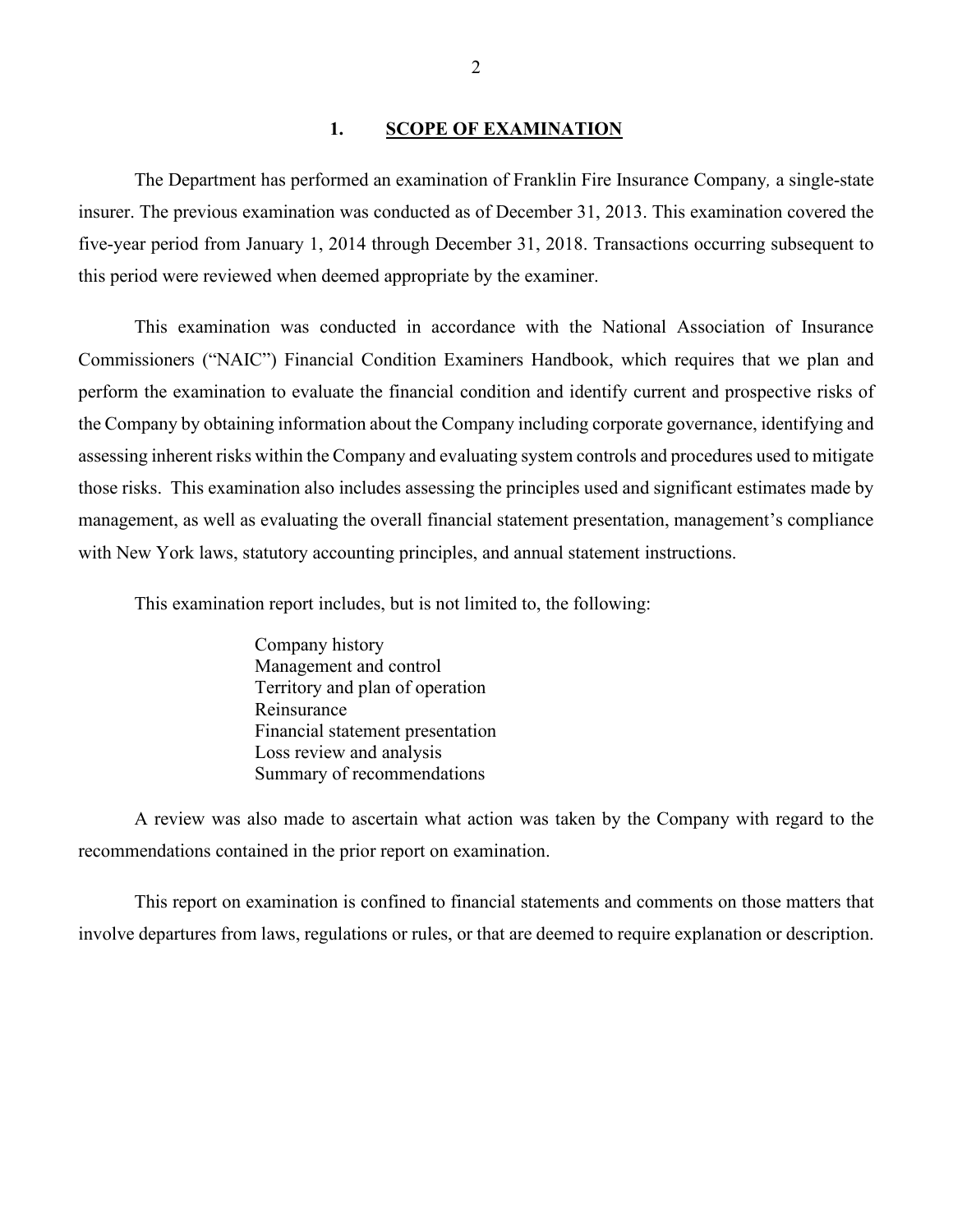# <span id="page-4-0"></span>**2. DESCRIPTION OF COMPANY**

 business as an assessment co-operative fire insurance company in the Town of Franklin, Delaware County, Franklin Fire Insurance Company was organized in May 1881 for the purpose of transacting New York.

#### <span id="page-4-1"></span>A. Corporate Governance

 eleven members: Pursuant to the Company's charter and by-laws, management of the Company is vested in a board of directors consisting of not less than nine nor more than thirteen members. The board meets six times during each calendar year. At December 31, 2018, the board of directors was comprised of the following

| Name and Residence                    | <b>Principal Business Affiliation</b>         |
|---------------------------------------|-----------------------------------------------|
| <b>Burton Barnes</b><br>Treadwell, NY | Treasurer,<br>Franklin Fire Insurance Company |
| <b>Thomas Barnes</b><br>Treadwell, NY | Retired                                       |
| <b>Richard Blackman</b><br>Walton, NY | Farmer                                        |
| James Carey<br>Oneonta, NY            | Retired                                       |
| Herman Herklotz<br>Franklin, NY       | President,<br>Franklin Fire Insurance Company |
| Beverly Koopman<br>Treadwell, NY      | Farmer                                        |
| <b>Heather Ross</b><br>Oneonta, NY    | Farmer                                        |
| <b>Brian Sickler</b><br>Franklin, NY  | Owner,<br><b>Sickler Memorials</b>            |
| <b>Ruth Sickler</b><br>Franklin, NY   | Secretary,<br>Franklin Fire Insurance Company |
| Donald Smith<br>Franklin, NY          | Farmer                                        |
|                                       |                                               |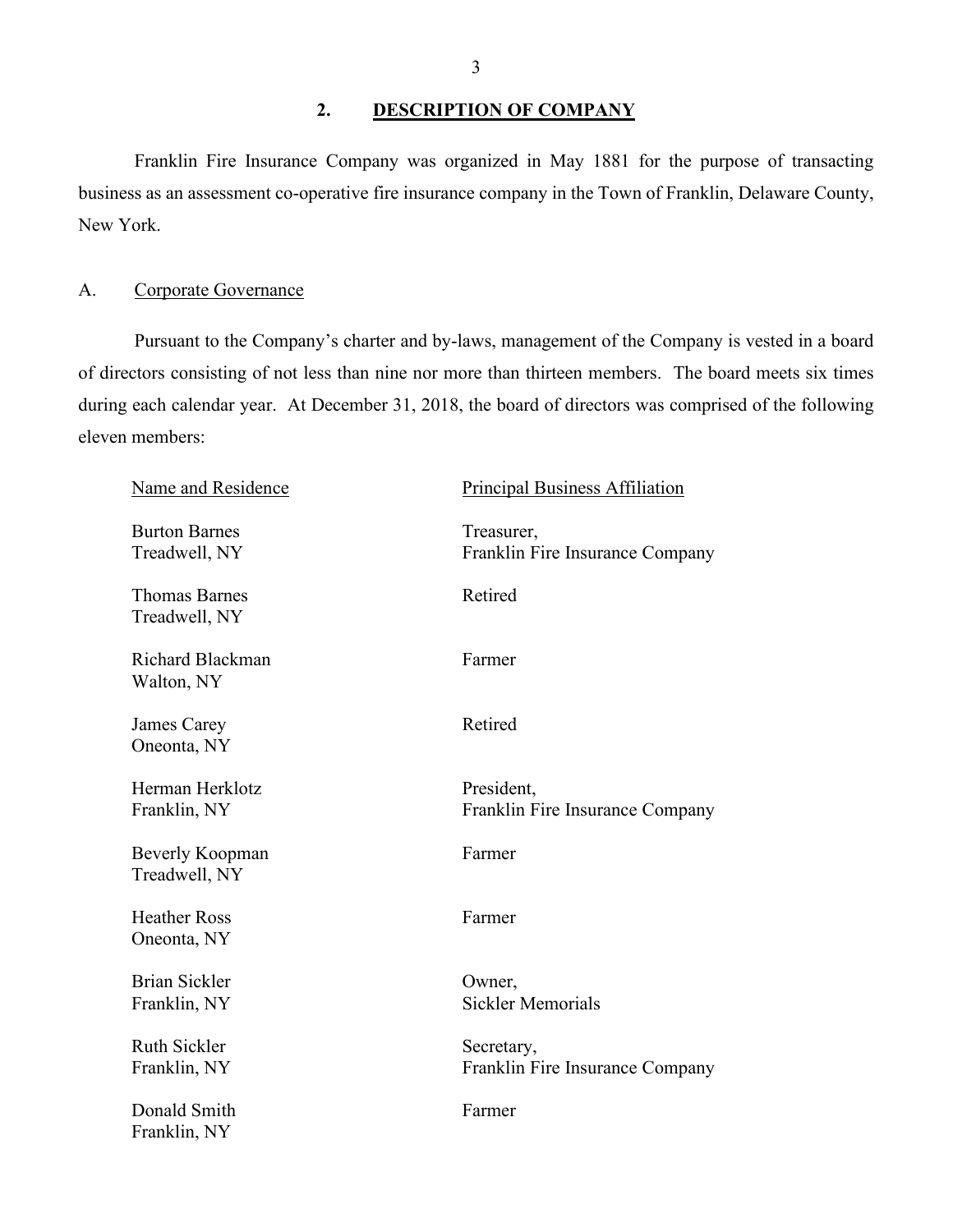| Name and Residence           | <b>Principal Business Affiliation</b> |
|------------------------------|---------------------------------------|
| Richard Yarnes<br>Walton, NY | Retired                               |

As of December 31, 2018, the principal officers of the Company were as follows:

| Title          |  |
|----------------|--|
| President      |  |
| Secretary      |  |
| Treasurer      |  |
| Vice President |  |
|                |  |

#### <span id="page-5-0"></span>B. Territory and Plan of Operation

As of December 31, 2018, the Company was licensed as an assessment co-operative insurance company to transact business in the following counties of New York: Broome, Chenango, Delaware, Greene, Otsego, Schoharie and Sullivan.

As of the examination date, the Company was authorized to transact the kinds of insurance as defined in the following numbered paragraphs of Section 1113(a) of the New York Insurance Law:

#### Paragraph Line of Business

| 4 | Fire                   |
|---|------------------------|
| 5 | Miscellaneous property |
| 6 | Water damage           |
| 7 | Burglary and theft     |
| x | Glass                  |

 reinsurance as provided in Section 6606 of the New York Insurance Law. Because it is not licensed to write Paragraph 5, 6, 7 and 8 can be written solely in conjunction with fire insurance and written under the same policy and covering the same premises. The Company is also licensed to accept and cede liability coverage, the Company shares some risks with Callicoon Cooperative Insurance Company ("Callicoon"), a larger assessment co-operative insurer. For the shared policies, the Company writes Section I only while Callicoon writes a percentage of the Section I coverage plus 100% of the Section II coverage.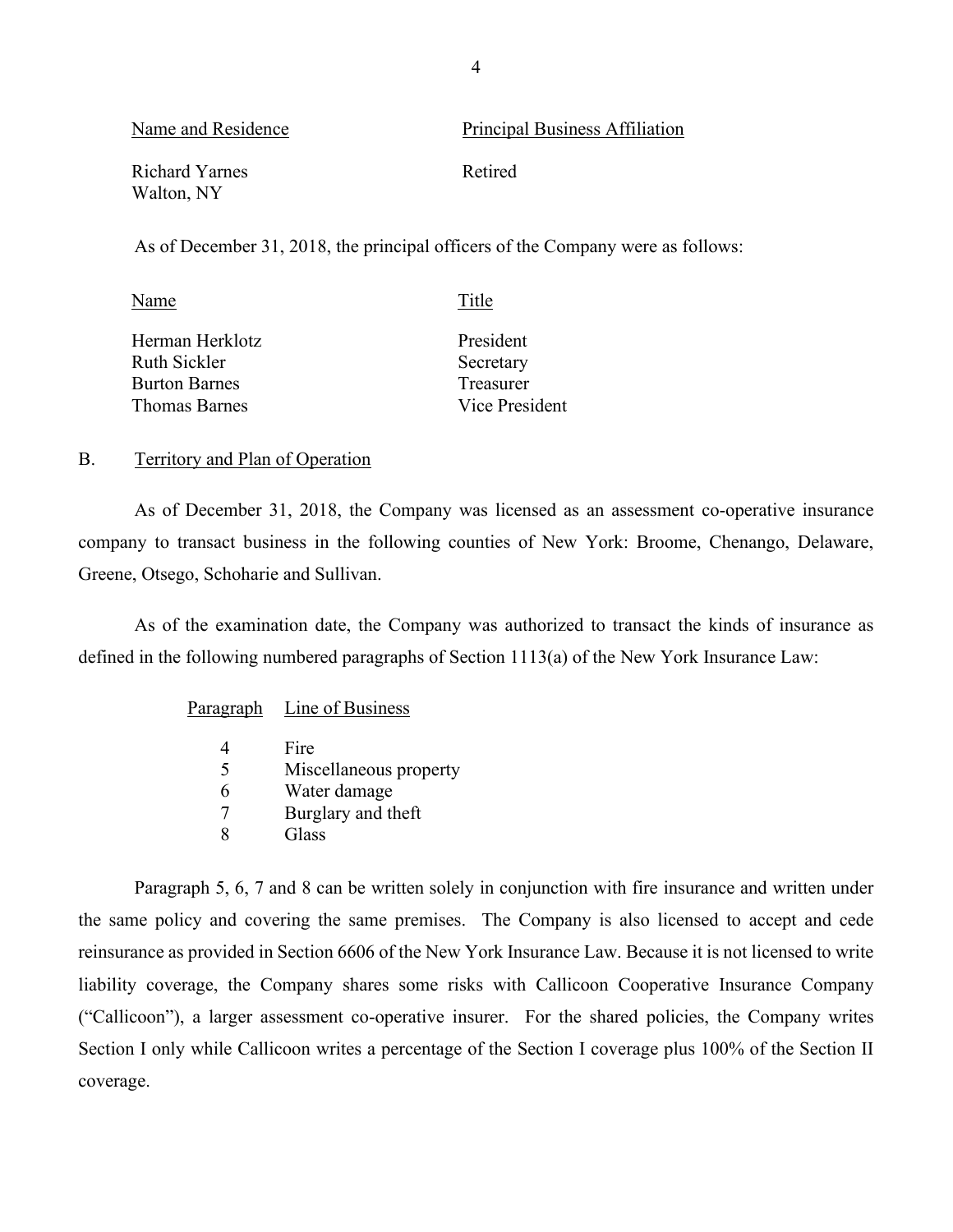Based upon the lines of business for which the Company is licensed, and pursuant to the a minimum surplus to policyholders in the amount of \$100,000. requirements of Articles 13 and 66 of the New York Insurance Law, the Company is required to maintain

The following schedule shows the direct premiums written by the Company for the period under examination:

| Calendar Year | <b>Total Direct Premiums</b> |  |  |
|---------------|------------------------------|--|--|
| 2014          | \$53,846                     |  |  |
| 2015          | \$52,774                     |  |  |
| 2016          | \$49,877                     |  |  |
| 2017          | \$49,604                     |  |  |
| 2018          | \$50,039                     |  |  |

 The Company writes fire and allied lines through its director-agents. Policies are issued for a term on or prior to the renewal dates of policies. The Company did not assume business during the examination of three years covering farms, residential and commercial risks, including contents, livestock, produce and machinery. Policies are issued against specified perils that include fire and windstorm. Applications for insurance are reviewed by directors of the Company and all risks are inspected at least every three years, period.

#### <span id="page-6-0"></span>C. Reinsurance Ceded

The Company places reinsurance with reinsurers that hold an A.M. Best financial strength rating of A- of higher. The Company has structured its ceded reinsurance program as follows:

| Type of Coverage                           | Cession                                                                                                                                                                                                                             |
|--------------------------------------------|-------------------------------------------------------------------------------------------------------------------------------------------------------------------------------------------------------------------------------------|
| <b>Property Per Risk</b><br>Excess of Loss | $$75,000$ excess of \$15,000 ultimate net loss, each loss,<br>each risk. Limit of \$225,000 each loss occurrence.                                                                                                                   |
| Windstorm Catastrophe<br>Excess of Loss    | 100% of the ultimate net loss over and above an ultimate<br>net loss equal to 10% of the Company's policyholders'<br>surplus. However, no claim shall be made hereunder<br>unless the loss occurrence involves three or more risks. |

The Company's ceded business was to authorized reinsurance. All significant ceded reinsurance agreements in effect as of the examination date were reviewed and found to contain the required clauses, including an insolvency clause meeting the requirements of Section 1308 of the New York Insurance Law.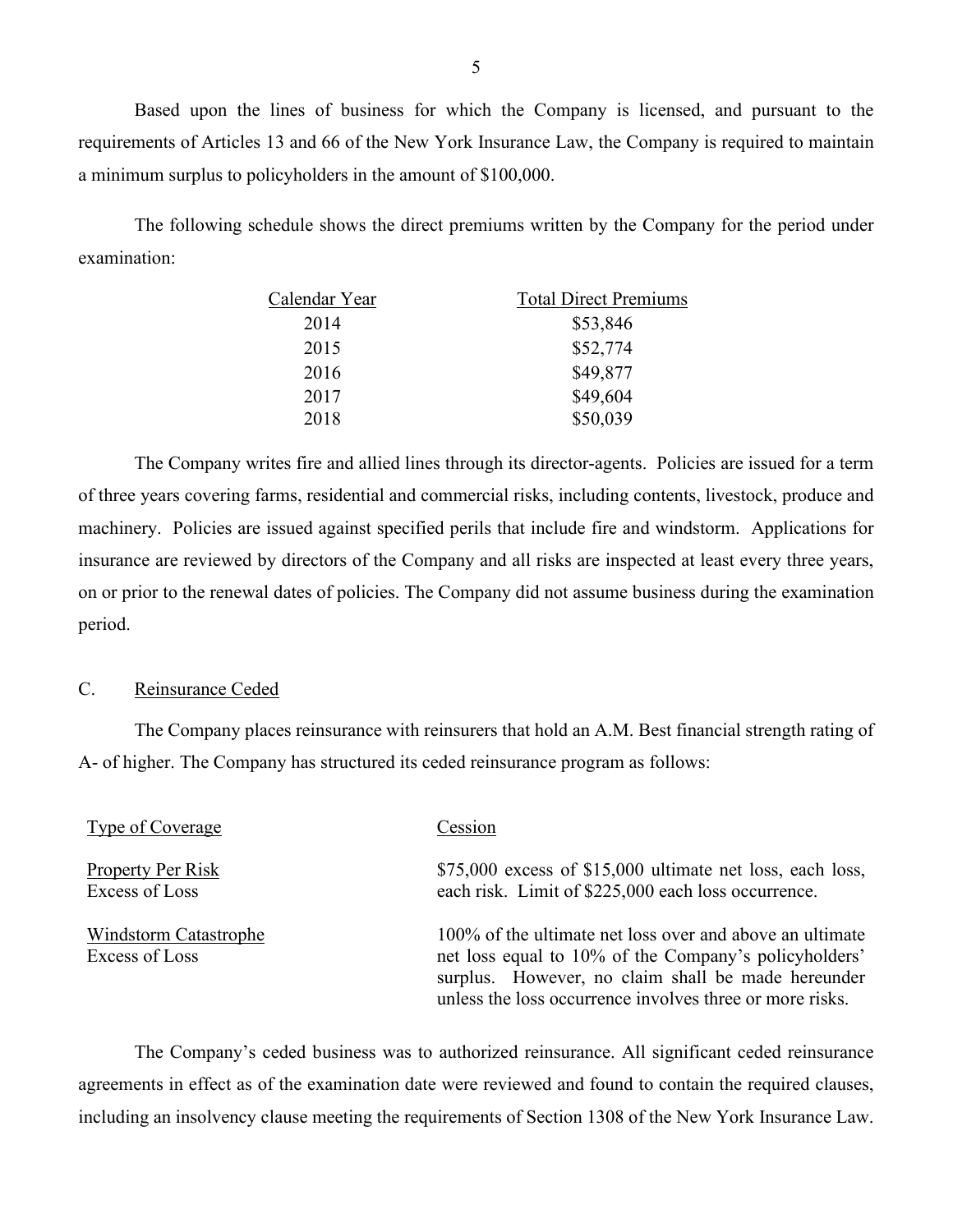Examination review found that the Schedule F data reported by the Company in its filed annual statement accurately reflected its reinsurance transactions. Additionally, management has represented that all material ceded reinsurance agreements transfer both underwriting and timing risk as set forth in the NAIC Accounting Practices and Procedures Manual, Statement of Statutory Accounting Principle ("SSAP") No. 62R. Representations were supported by an attestation from the Company's Secretary and Treasurer pursuant to the NAIC annual statement instructions. Additionally, examination review indicated that the Company was not a party to any finite reinsurance agreements. All ceded reinsurance agreements were accounted for utilizing reinsurance accounting as set forth in SSAP No. 62R.

#### <span id="page-7-0"></span>D. Holding Company System

 The Company is not a member of any holding company system. As of December 31, 2018, the Company was independent with no affiliations.

#### E. Significant Ratios

The Company's two year overall operating ratio of 159%, computed as of December 31, 2018, falls outside the benchmark ranges set forth in the Insurance Regulatory Information System of the NAIC. The unusual value is due to a high expense ratio and a low return on investments.

<span id="page-7-1"></span>

| <b>Operating Ratios</b>                        | Result |
|------------------------------------------------|--------|
| Net premiums written to policyholders' surplus | $2\%$  |
| Adjusted liabilities to liquid assets          | $2\%$  |
| Two-year overall operating                     | 159%   |

#### Underwriting Ratios

The underwriting ratios presented below are on an earned/incurred basis and encompass the fiveyear period covered by this examination:

|                                              | Amount    | Ratio        |
|----------------------------------------------|-----------|--------------|
| Losses and loss adjustment expenses incurred | \$30,329  | 22.74%       |
| Other underwriting expenses incurred         | 294,338   | 220.73%      |
| Net underwriting gain (loss)                 | (191,318) | $(143.47)\%$ |
| Premiums earned                              | \$133,349 | $100.00\%$   |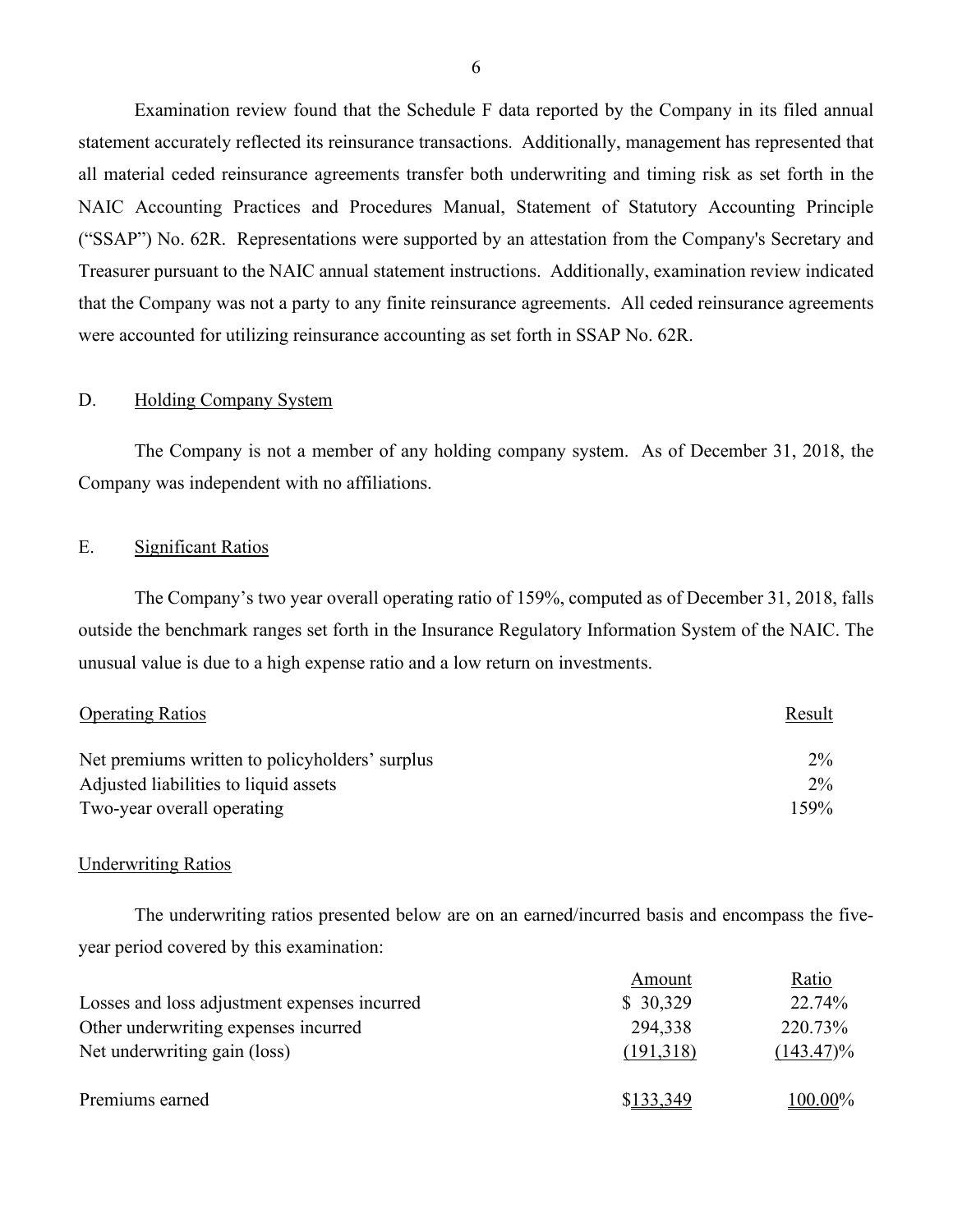# <span id="page-8-0"></span>**3. FINANCIAL STATEMENTS**

## <span id="page-8-1"></span>A. Balance Sheet

 2018, as reported by the Company: The following shows the assets, liabilities and surplus as regards policyholders as of December 31,

#### Assets

|                                                                       |               | <b>Assets Not</b> | Net Admitted           |
|-----------------------------------------------------------------------|---------------|-------------------|------------------------|
|                                                                       | <b>Assets</b> | Admitted          | <b>Assets</b>          |
| <b>Bonds</b>                                                          | \$1,160,414   | \$0               | \$1,160,414            |
| Cash, cash equivalents and short-term investments                     | 101,118       | $\boldsymbol{0}$  | 101,118                |
| Investment income due and accrued                                     | 100           | $\underline{0}$   | 100                    |
| Total assets                                                          | \$1,261,632   | $\frac{10}{2}$    | \$1,261,632            |
| Liabilities, Surplus and Other Funds                                  |               |                   |                        |
| Liabilities                                                           |               |                   |                        |
| Losses and loss adjustment expenses                                   |               |                   | $\mathbb{S}$<br>1,000  |
| Taxes, licenses and fees (excluding federal and foreign income taxes) |               |                   | 120                    |
| Unearned premiums                                                     |               |                   | 24,966                 |
| <b>Total liabilities</b>                                              |               |                   | $\mathbb{S}$<br>26,086 |
| <b>Surplus and Other Funds</b>                                        |               |                   |                        |
| Restricted policyholders' surplus                                     |               | \$100,000         |                        |
| Unassigned funds (surplus)                                            |               | 1,135,546         |                        |
| Surplus as regards policyholders                                      |               |                   | 1,235,546              |
| Total liabilities, surplus and other funds                            |               |                   | \$1,261,632            |

Note: The Internal Revenue Service has not audited tax returns covering tax years 2014 through 2018. The examiner is unaware of any potential exposure of the Company to any tax assessment and no liability has been established herein relative to such contingency.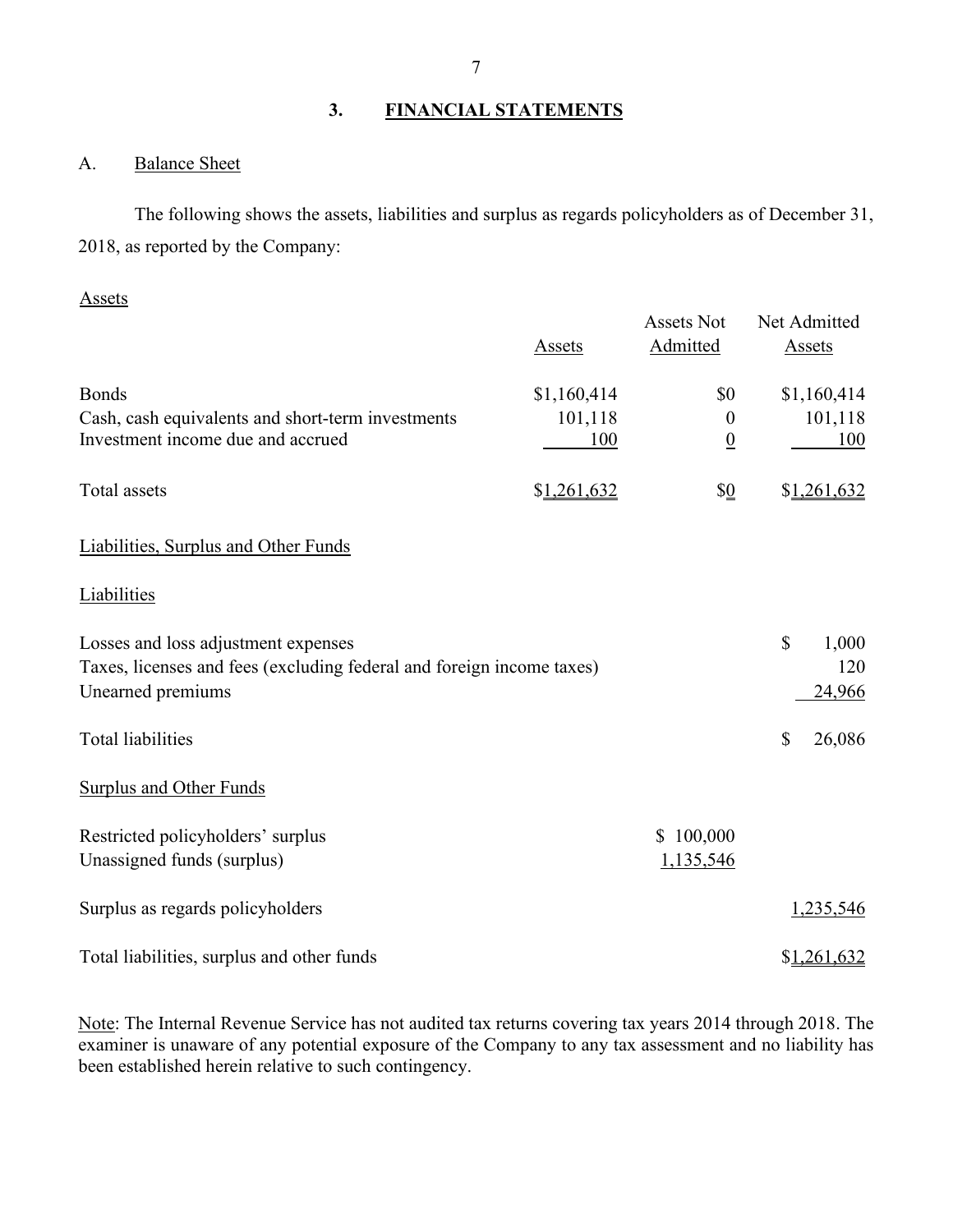# <span id="page-9-0"></span>B. Statement of Income

The net loss for the examination period as reported by the Company was \$49,238, as detailed below:

| <b>Underwriting Income</b>                         |           |               |
|----------------------------------------------------|-----------|---------------|
| Premiums earned                                    |           | \$133,349     |
| Deductions:                                        |           |               |
| Losses and loss adjustment expenses incurred       | \$30,329  |               |
| Other underwriting expenses incurred               | 294,338   |               |
| Total underwriting deductions                      |           | 324,667       |
| Net underwriting gain or (loss)                    |           | \$(191,318)   |
| <b>Investment Income</b>                           |           |               |
| Net investment income earned                       | \$142,098 |               |
| Net realized capital gains (losses)                | (18)      |               |
| Net investment gain or (loss)                      |           | 142,080       |
| Net income before federal and foreign income taxes |           | \$(49,238)    |
| Federal and foreign income taxes incurred          |           |               |
| Net income (loss)                                  |           | $\S(49, 238)$ |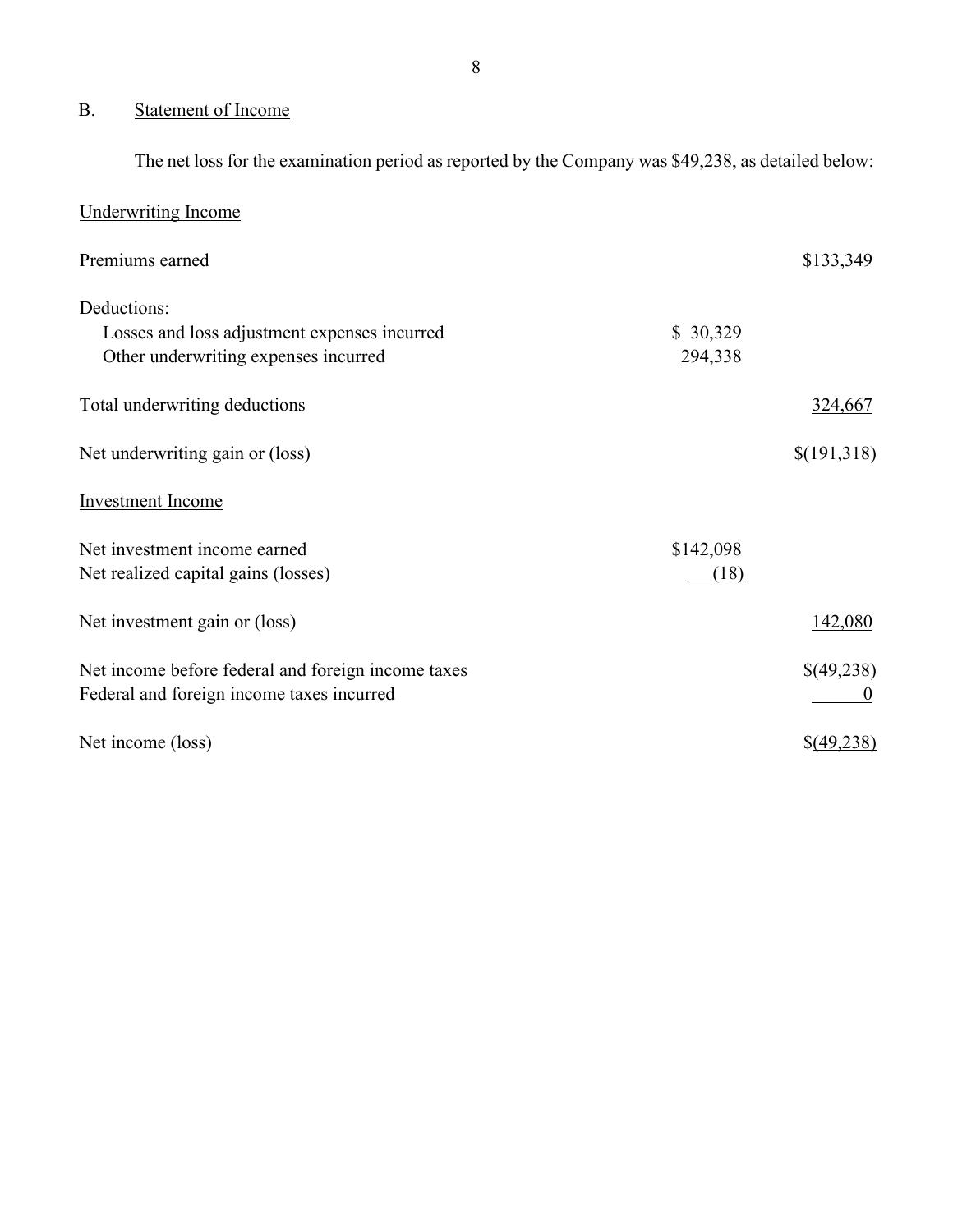#### <span id="page-10-0"></span>C. Capital and Surplus

Surplus as regards policyholders decreased \$49,751 during the five-year examination period January 1, 2014 through December 31, 2018, as reported by the Company, detailed as follows:

Surplus as regards policyholders as reported by the Company as of December 31, 2013 \$1,285,297

|                                                                                        | Gains in<br><b>Surplus</b> | Losses in<br><b>Surplus</b> |             |
|----------------------------------------------------------------------------------------|----------------------------|-----------------------------|-------------|
| Net income<br>Net unrealized capital gains or (losses)                                 | \$0                        | \$49,238<br>513             |             |
| Total gains and losses                                                                 | \$0                        | \$49,751                    |             |
| Net increase (decrease) in surplus                                                     |                            |                             | (49, 751)   |
| Surplus as regards policyholders as reported by<br>the Company as of December 31, 2018 |                            |                             | \$1,235,546 |

No adjustments were made to surplus as a result of this examination.

### **4. LOSSES AND LOSS ADJUSTMENT EXPENSES**

<span id="page-10-1"></span>The examination liability for the captioned items of \$1,000 is the same as reported by the Company as of December 31, 2018.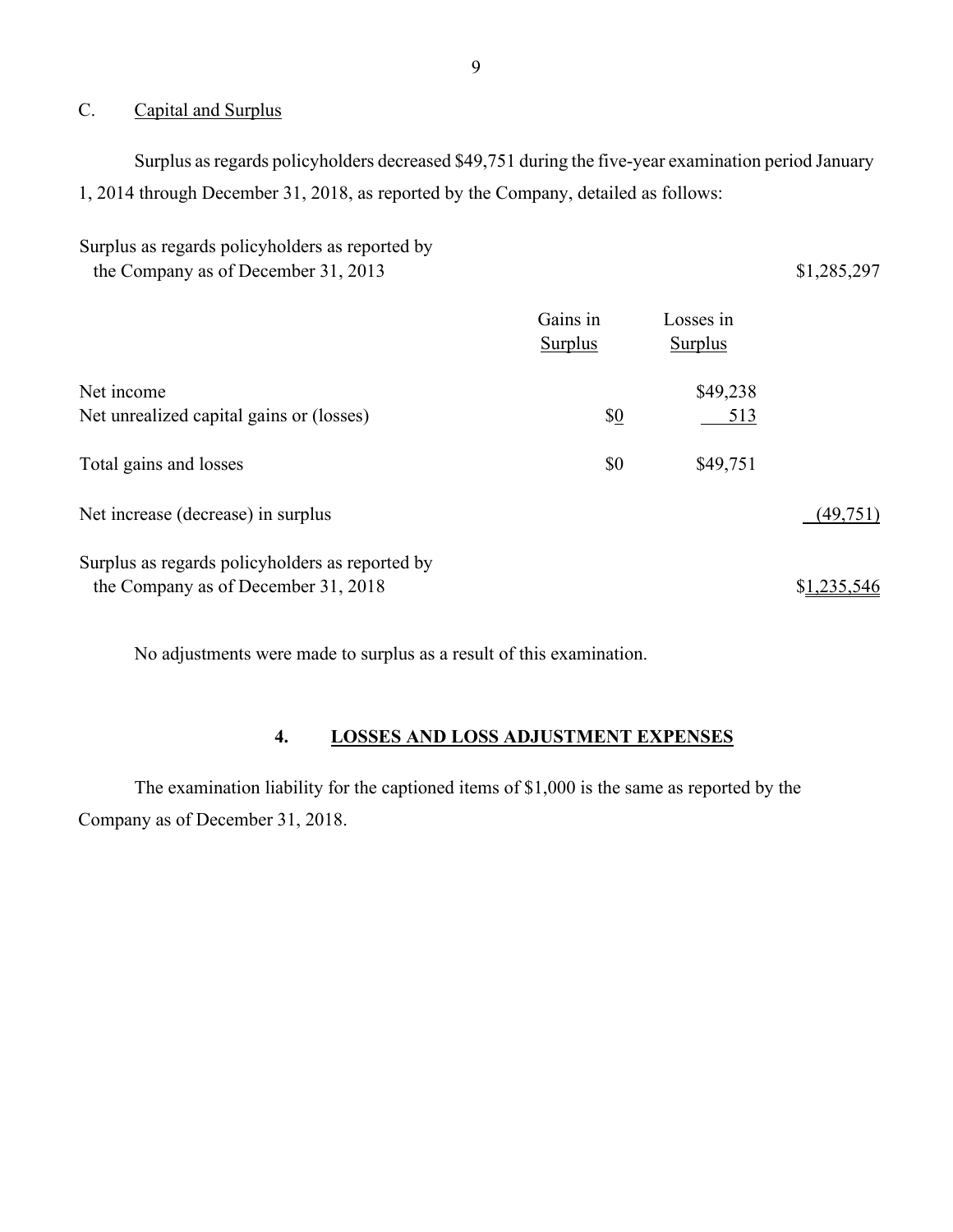# <span id="page-11-0"></span>**5. COMPLIANCE WITH PRIOR REPORT ON EXAMINATION**

The prior report on examination contained two recommendations as follows (page numbers refer to the prior report):

# ITEM PAGE NO.

| A. | <b>Accounts and Records</b><br>i. It was recommended that the Company comply with NAIC annual<br>statement instructions when completing its filed annual statements. |  |
|----|----------------------------------------------------------------------------------------------------------------------------------------------------------------------|--|
|    | The Company has complied with this recommendation.                                                                                                                   |  |
|    | ii. It was recommended that the Company use the trade date as the date of<br>acquisition of securities pursuant to paragraph 4 of SSAP No. 26.                       |  |
|    | The Company has complied with this recommendation.                                                                                                                   |  |

# **6. SUMMARY OF COMMENTS AND RECOMMENDATIONS**

<span id="page-11-1"></span>This report on examination contains no comments or recommendations.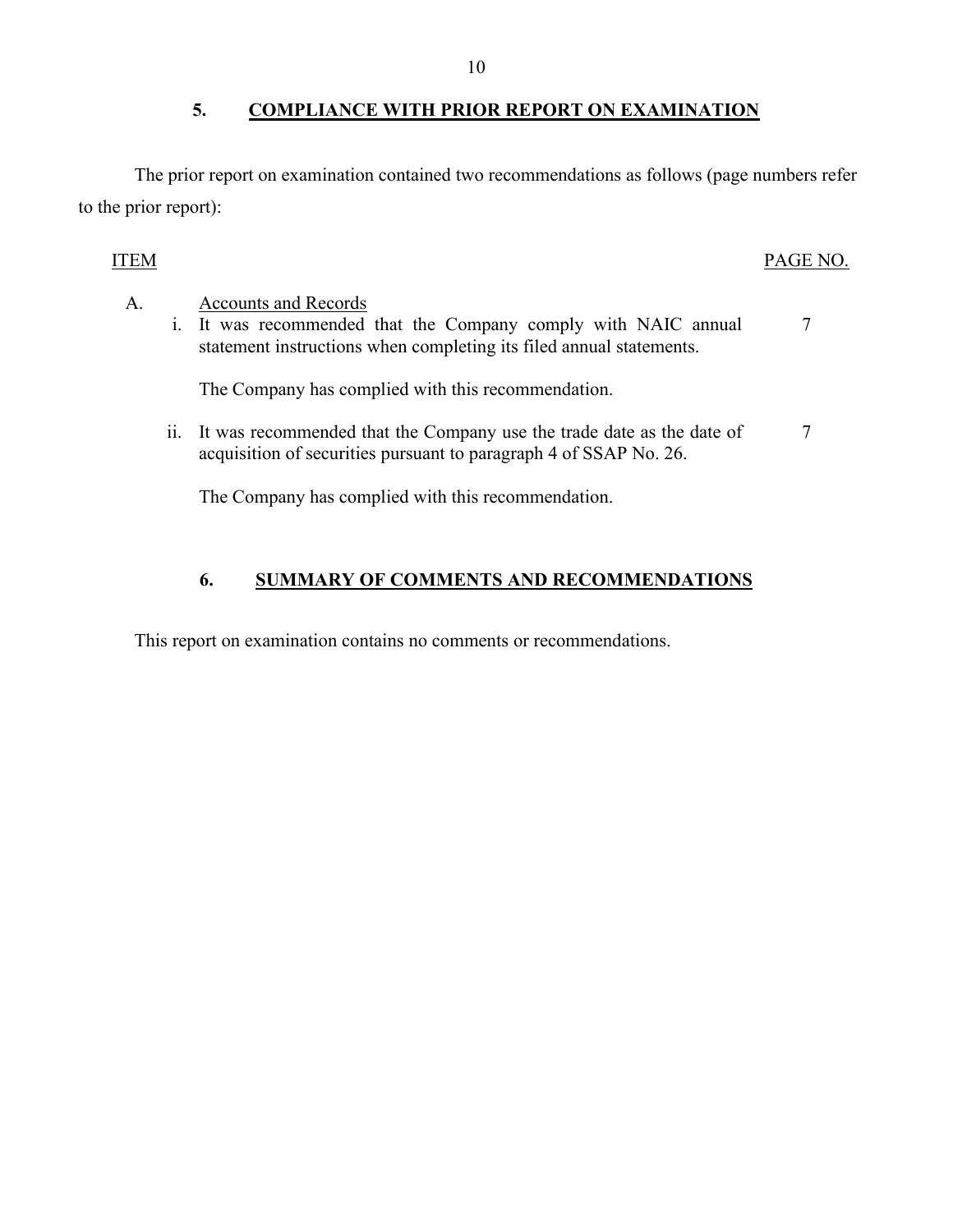Respectfully submitted,

 $|S|$ 

 Associate Insurance Examiner Sheik H. Mohamed, CPA

STATE OF NEW YORK ) )ss: COUNTY OF NEW YORK )

Sheik H. Mohamed, being duly sworn, deposes and says that the foregoing report, subscribed by him, is true to the best of his knowledge and belief.

 $\sqrt{S}/\sqrt{S}$ Sheik H. Mohamed

Subscribed and sworn to before me

this  $\qquad \qquad \text{day of} \qquad \qquad .2021.$